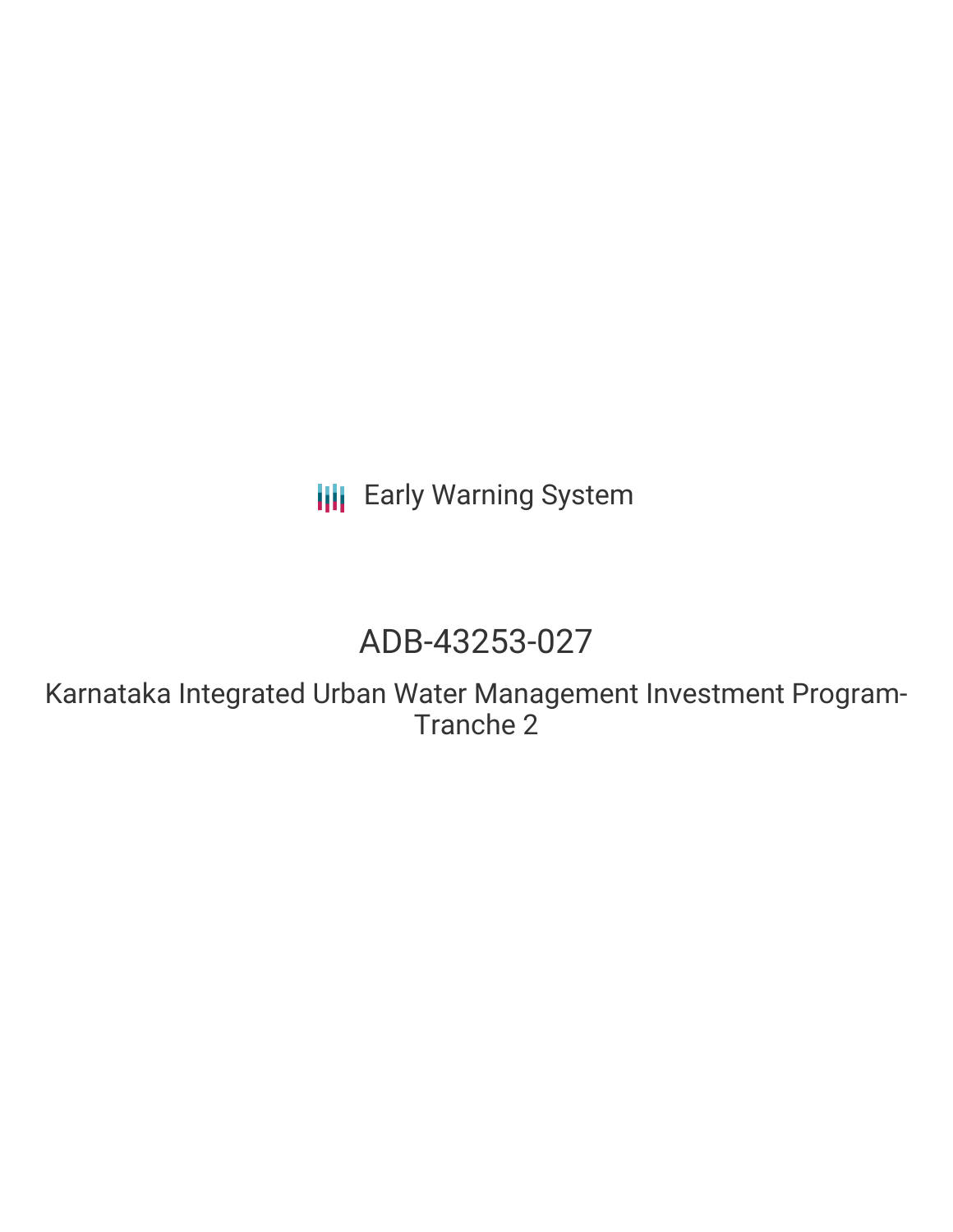

### **Quick Facts**

| <b>Countries</b>               | India                                |
|--------------------------------|--------------------------------------|
| <b>Specific Location</b>       | Kundapura, Mangalore, Puttur, Udupi  |
| <b>Financial Institutions</b>  | Asian Development Bank (ADB)         |
| <b>Status</b>                  | Approved                             |
| <b>Bank Risk Rating</b>        | B                                    |
| <b>Voting Date</b>             | 2018-10-17                           |
| <b>Borrower</b>                | Government of India                  |
| <b>Sectors</b>                 | Infrastructure, Water and Sanitation |
| <b>Investment Type(s)</b>      | Loan                                 |
| <b>Investment Amount (USD)</b> | $$75.00$ million                     |
| <b>Loan Amount (USD)</b>       | \$75.00 million                      |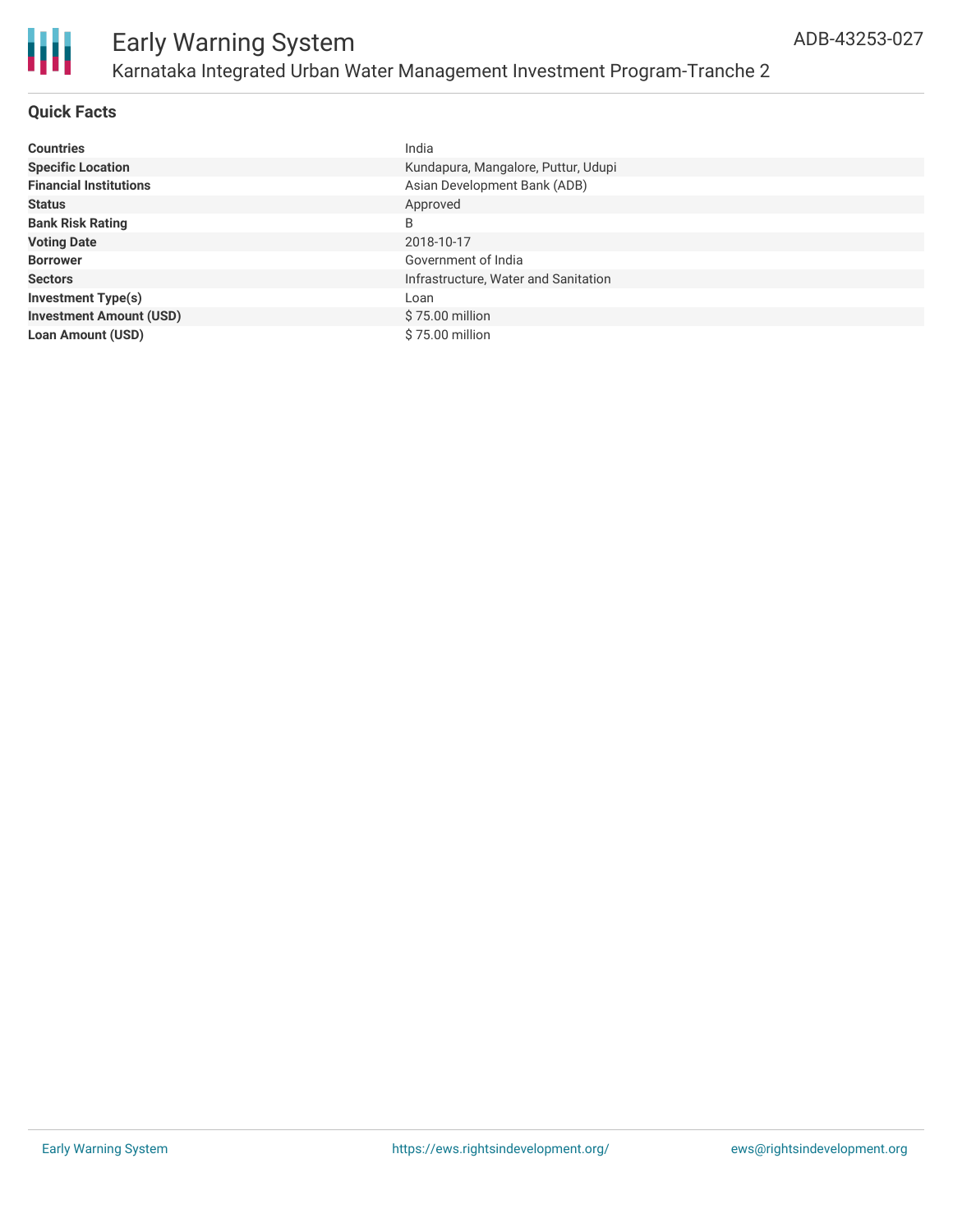

### **Project Description**

According to the bank website, "Tranche 2 will enhance urban water supply and sanitation infrastructure; and improve water resource planning, monitoring and service delivery in four coastal towns (Kundapura, Mangalore, Puttur, and Udupi). The rapid pace of economic development and urbanization of the coastal region of Karnataka has put considerable stress on the existing urban water supply and sanitation infrastructure. The groundwater table is shallow and contaminated by saltwater intrusion. The coastal towns should promote the efficient and sustainable use of water by reducing nonrevenue water, expanding water treatment capacity, improving storage facilities, and extending more connections to end-users. The sewerage system of Mangalore requires immediate rehabilitation and upgrading to enhance the capacity of the pumping main and expand coverage. To offer improved water services, urban local bodies (ULBs) must enhance their technical and financial capacity. Climate adaptation measures are required to protect this ecologically sensitive region from climate change impacts."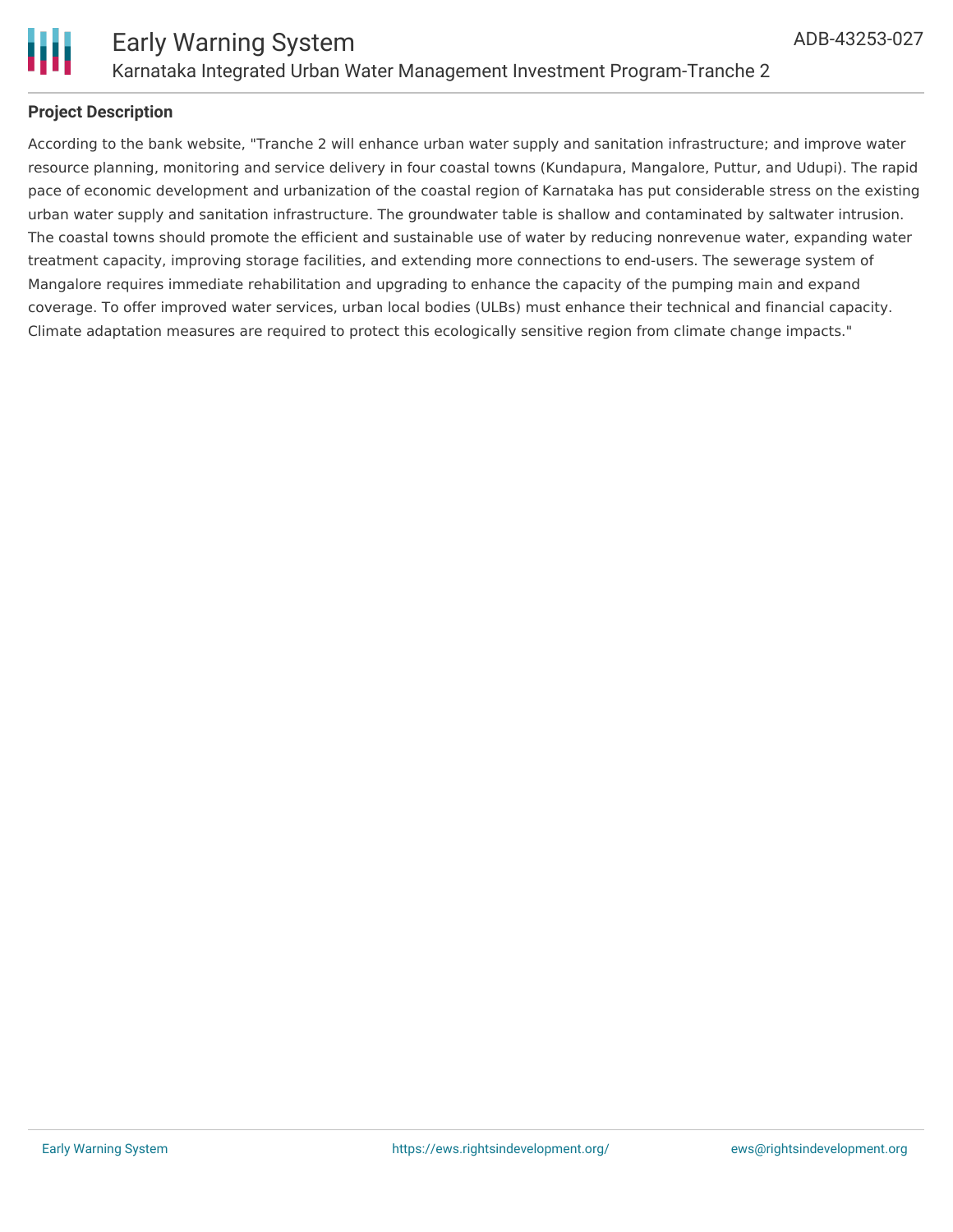

### Early Warning System Karnataka Integrated Urban Water Management Investment Program-Tranche 2

### **Investment Description**

Asian Development Bank (ADB)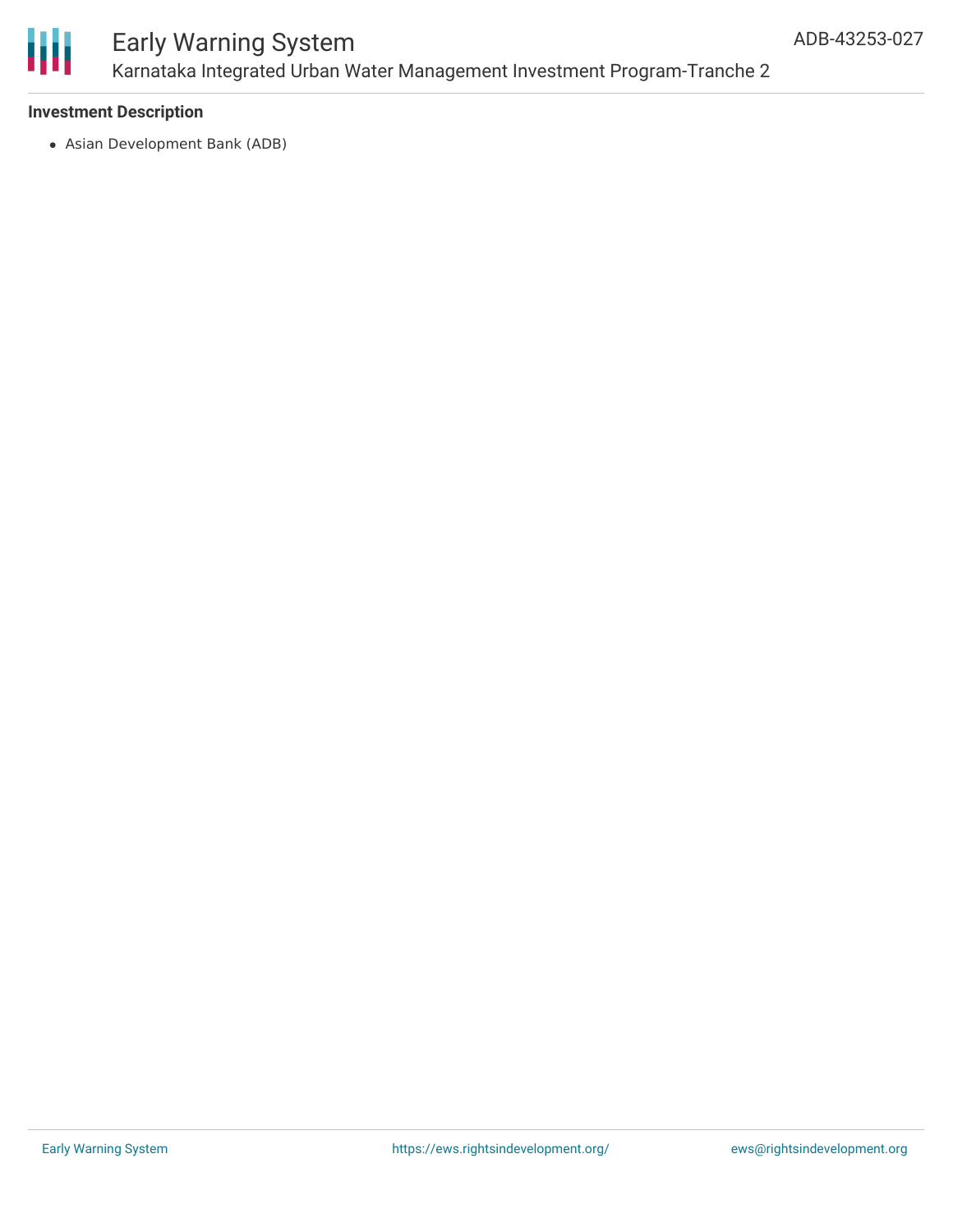

### Early Warning System Karnataka Integrated Urban Water Management Investment Program-Tranche 2

| <b>Private Actor 1 1 Role</b> | <b>Private Actor Private Actor</b> | 1 Sector |        | <b>Relation Private Actor 2</b>                                                      | <b>Private Actor Private Actor</b><br>2 Role | 2 Sector                 |
|-------------------------------|------------------------------------|----------|--------|--------------------------------------------------------------------------------------|----------------------------------------------|--------------------------|
| $\overline{\phantom{a}}$      | $\overline{\phantom{0}}$           | $\sim$   | $\sim$ | Karnataka Urban Infrastructure Development and Finance<br><b>Corporation Limited</b> | Client                                       | $\overline{\phantom{a}}$ |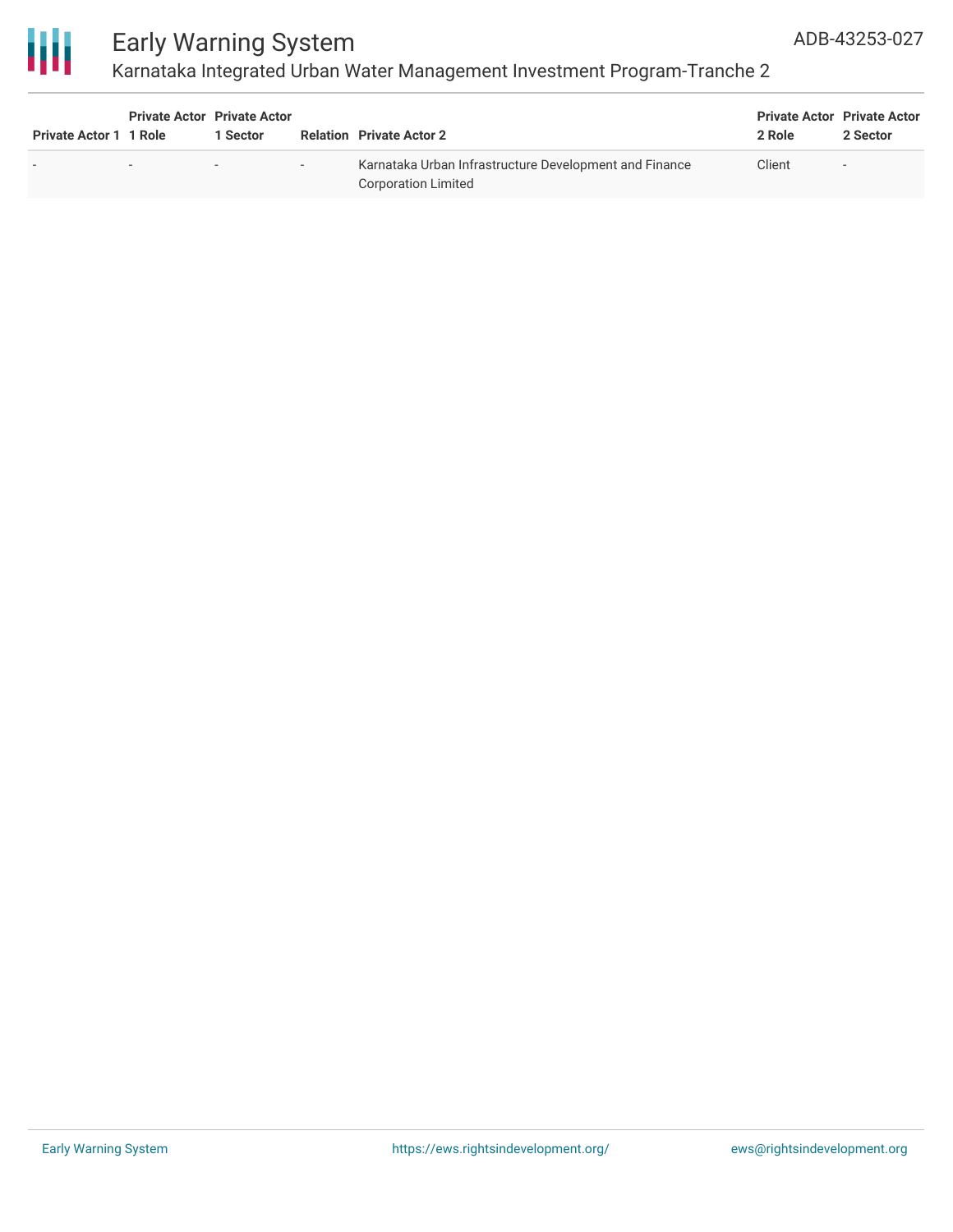

### Early Warning System Karnataka Integrated Urban Water Management Investment Program-Tranche 2

### **Contact Information**

**Responsible ADB Officer** Matsunaga, Akira **Responsible ADB Department** South Asia Department **Responsible ADB Division** Urban Development and Water Division, SARD **Executing Agencies** Karnataka Urban Infrastructure Development and Finance Corporation Limited KUIDFC.PMU@SMD.SPRINTRPG.EMS.VSNL.NET.IN Silver Jubilee Block 2nd Cross, Mission Road, Bangalore-27

INDIA Ministry of Finance (Aid Accounts & Audit Division) CAAA@NIC.IN. 5th Floor, B Wing, Janpath Bhawan Janpath, New Delhi 110001 India

### **ACCOUNTABILITY MECHANISM OF ADB**

The Accountability Mechanism is an independent complaint mechanism and fact-finding body for people who believe they are likely to be, or have been, adversely affected by an Asian Development Bank-financed project. If you submit a complaint to the Accountability Mechanism, they may investigate to assess whether the Asian Development Bank is following its own policies and procedures for preventing harm to people or the environment. You can learn more about the Accountability Mechanism and how to file a complaint at: http://www.adb.org/site/accountability-mechanism/main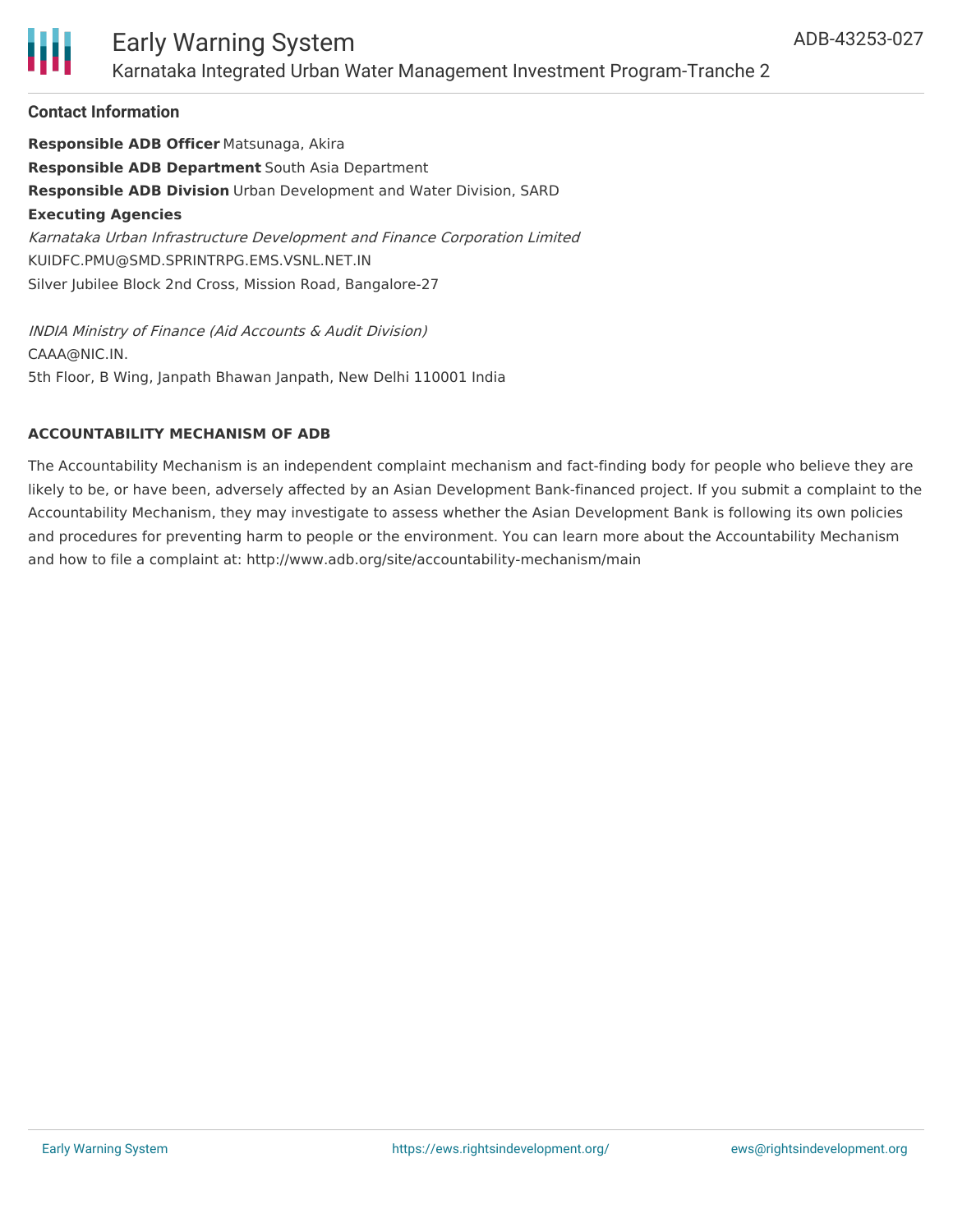

## Early Warning System

Karnataka Integrated Urban Water Management Investment Program-Tranche 2

#### **Bank Documents**

- Karnataka Integrated Urban Water Management Investment Program (Tranche 2): [Tranche-at-a-Glance](https://ewsdata.rightsindevelopment.org/files/documents/27/ADB-43253-027_zRTVFGw.pdf) Repo [Original Source]
- Karnataka Integrated Urban Water Management Investment Program Tranche 2: [Environmental](https://ewsdata.rightsindevelopment.org/files/documents/27/ADB-43253-027_y3ko1pp.pdf) Assessment [Original Source]
- Karnataka Integrated Urban Water [Management](https://ewsdata.rightsindevelopment.org/files/documents/27/ADB-43253-027_QXNcnOk.pdf) Investment Program Tranche 2: Indigenous Peoples Plann [Original Source]
- Karnataka Integrated Urban Water [Management](https://ewsdata.rightsindevelopment.org/files/documents/27/ADB-43253-027_aHwIfBZ.pdf) Investment Program Tranche 2: Kundapura Town Bulk Wate [Original Source]
- Karnataka Integrated Urban Water [Management](https://ewsdata.rightsindevelopment.org/files/documents/27/ADB-43253-027_dqrURgY.pdf) Investment Program Tranche 2: Kundapura Water Supply S [Original Source]
- Karnataka Integrated Urban Water [Management](https://ewsdata.rightsindevelopment.org/files/documents/27/ADB-43253-027_N5irBXu.pdf) Investment Program Tranche 2: Mangalore City Bulk Wate [Original Source]
- Karnataka Integrated Urban Water [Management](https://ewsdata.rightsindevelopment.org/files/documents/27/ADB-43253-027_PIDlPBX.pdf) Investment Program Tranche 2: Mangalore City Old Sewer [Original Source]
- Karnataka Integrated Urban Water [Management](https://ewsdata.rightsindevelopment.org/files/documents/27/ADB-43253-027_YfkHOY5.pdf) Investment Program Tranche 2: Mangalore City Sewerage [Original Source]
- Karnataka Integrated Urban Water [Management](https://ewsdata.rightsindevelopment.org/files/documents/27/ADB-43253-027_JO2m7lM.pdf) Investment Program Tranche 2: Mangalore City Water Sup [Original Source]
- Karnataka Integrated Urban Water [Management](https://ewsdata.rightsindevelopment.org/files/documents/27/ADB-43253-027_f27I9Es.pdf) Investment Program Tranche 2: Puttur City Bulk Water S [Original Source]
- Karnataka Integrated Urban Water [Management](https://ewsdata.rightsindevelopment.org/files/documents/27/ADB-43253-027_dSX617x.pdf) Investment Program Tranche 2: Puttur Water Supply Syst [Original Source]
- Karnataka Integrated Urban Water Management Investment Program Tranche 2: [Resettlement](https://ewsdata.rightsindevelopment.org/files/documents/27/ADB-43253-027_IKkdviY.pdf) Framework [Original Source]
- Karnataka Integrated Urban Water [Management](https://ewsdata.rightsindevelopment.org/files/documents/27/ADB-43253-027_eno6lZQ.pdf) Investment Program Tranche 2: Udupi Water Supply Syste [Original Source]
- Karnataka Integrated Urban Water [Management](https://ewsdata.rightsindevelopment.org/files/documents/27/ADB-43253-027_neR5jvt.pdf) Investment Program Tranche 2: Udupi Water Supply Syste [Original Source]
- Project [Disclosure](https://ewsdata.rightsindevelopment.org/files/documents/27/ADB-43253-027.pdf) PDF [\[Original](https://www.adb.org/printpdf/projects/43253-027/main) Source]